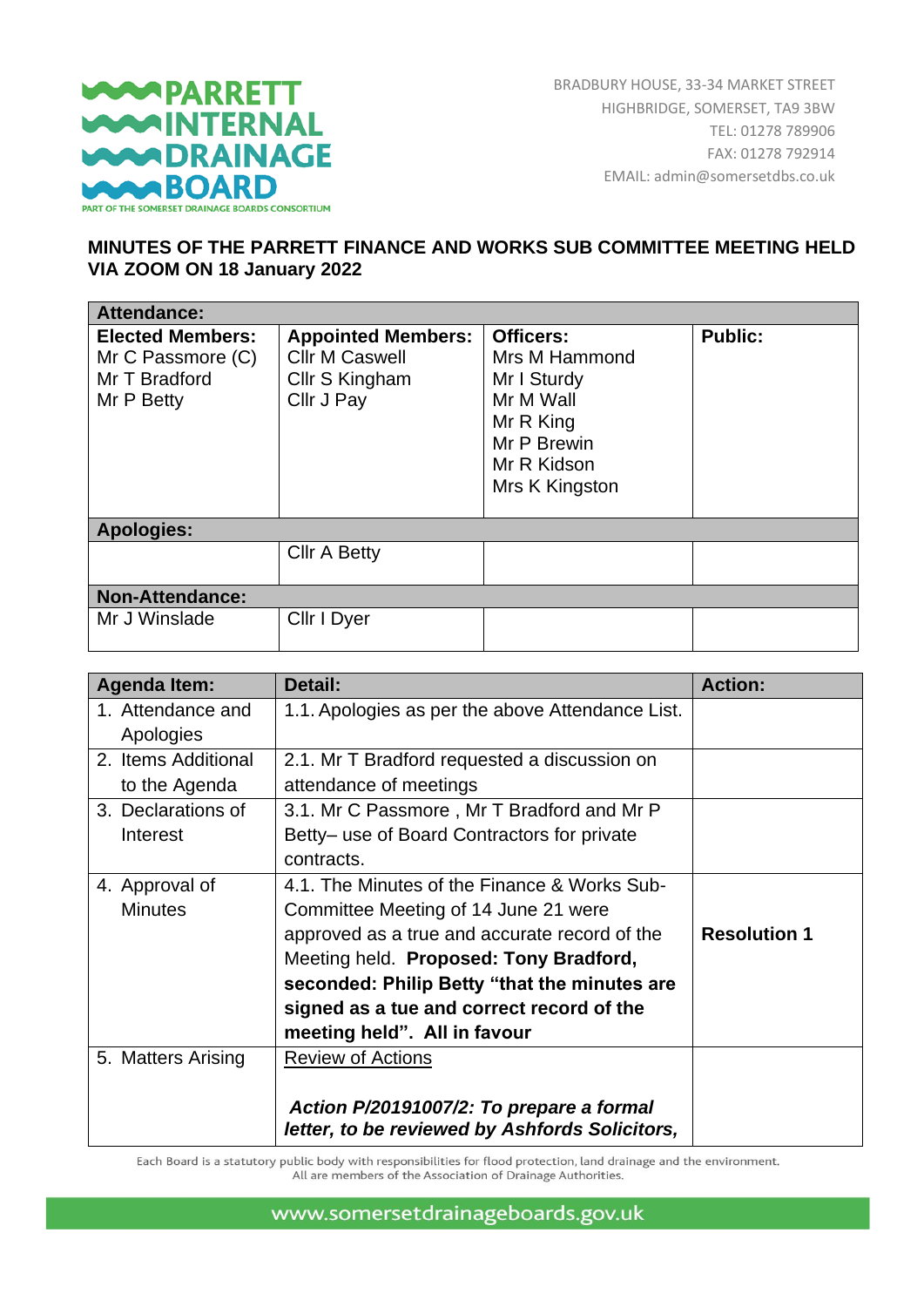| of further justification of the Boards' claim to<br><b>Somerset County Council regarding the</b><br>collapsed Culvert at Admiral's Table: The<br>Clerk reported that a copy of a De-Trunking<br>Order of 1977 had been received indicating that<br>Admiral's Table may be a Highways Authority<br>Asset. This would be provided as evidence to<br>enable reclaim of the full funds owed.<br>He reported this Action remained ongoing. | <b>Action</b><br>P/20191007/2:<br>Ongoing |
|---------------------------------------------------------------------------------------------------------------------------------------------------------------------------------------------------------------------------------------------------------------------------------------------------------------------------------------------------------------------------------------------------------------------------------------|-------------------------------------------|
| Action P/20210514-01: To liaise with Mr T                                                                                                                                                                                                                                                                                                                                                                                             |                                           |
| <b>Bradford and Mr C Passmore out of Meeting</b>                                                                                                                                                                                                                                                                                                                                                                                      |                                           |
| to ascertain problems and specific issues of                                                                                                                                                                                                                                                                                                                                                                                          |                                           |
| concern on the Rivers Parrett and Tone                                                                                                                                                                                                                                                                                                                                                                                                |                                           |
| T Bradford praised the presentation given at the                                                                                                                                                                                                                                                                                                                                                                                      |                                           |
| recent River Summit meeting which highlighted                                                                                                                                                                                                                                                                                                                                                                                         | <b>Action</b>                             |
| the Environment Agency maintenance issues                                                                                                                                                                                                                                                                                                                                                                                             | P/20210514-01:                            |
| resulting in major flooding. I Sturdy reported                                                                                                                                                                                                                                                                                                                                                                                        | Ongoing                                   |
| that there is a consultation from the EA                                                                                                                                                                                                                                                                                                                                                                                              |                                           |
| regarding the Flood Risk Main policy. The EA                                                                                                                                                                                                                                                                                                                                                                                          |                                           |
| will be recruiting for specialists to work out how                                                                                                                                                                                                                                                                                                                                                                                    |                                           |
| to deal with lowland drainage. T Bradford was                                                                                                                                                                                                                                                                                                                                                                                         |                                           |
| concerned that there had been no meetings with                                                                                                                                                                                                                                                                                                                                                                                        |                                           |
| the EA and the IDB over the last 2 years. The                                                                                                                                                                                                                                                                                                                                                                                         |                                           |
| Chairman said that the new Somerset Unitary                                                                                                                                                                                                                                                                                                                                                                                           |                                           |
| Authority may be able to bring EA, Councils and                                                                                                                                                                                                                                                                                                                                                                                       |                                           |
| IDB together for discussion.                                                                                                                                                                                                                                                                                                                                                                                                          |                                           |
| Rob Kidson (Project Engineer) reported that the                                                                                                                                                                                                                                                                                                                                                                                       |                                           |
| dredging on the Rivers Tone and Parrett is                                                                                                                                                                                                                                                                                                                                                                                            |                                           |
| currently taking place.                                                                                                                                                                                                                                                                                                                                                                                                               |                                           |
| Cllr S Kingham referred to page 4 item 6.10                                                                                                                                                                                                                                                                                                                                                                                           |                                           |
| regarding money outstanding, has it decreased                                                                                                                                                                                                                                                                                                                                                                                         |                                           |
| at all? Iain Sturdy had no details at present.                                                                                                                                                                                                                                                                                                                                                                                        |                                           |
| Action will be taken as soon as possible.                                                                                                                                                                                                                                                                                                                                                                                             |                                           |
| The Chairman – item 9.2 Phosphate levels – no                                                                                                                                                                                                                                                                                                                                                                                         |                                           |
| progress as yet, data is being collected. Iain                                                                                                                                                                                                                                                                                                                                                                                        |                                           |
| Sturdy commented that the Board's influence is                                                                                                                                                                                                                                                                                                                                                                                        |                                           |
| limited. Philip Betty asked if the waste from                                                                                                                                                                                                                                                                                                                                                                                         |                                           |
| sewerage treatment works would be producing                                                                                                                                                                                                                                                                                                                                                                                           |                                           |
| more phosphates. Matthew Wall stated that                                                                                                                                                                                                                                                                                                                                                                                             |                                           |
| Wessex Water are carrying out monitoring                                                                                                                                                                                                                                                                                                                                                                                              |                                           |
| currently. Iain Sturdy added that there is a lot of                                                                                                                                                                                                                                                                                                                                                                                   |                                           |
| discussion around the phosphate problem at the                                                                                                                                                                                                                                                                                                                                                                                        |                                           |
| moment.                                                                                                                                                                                                                                                                                                                                                                                                                               |                                           |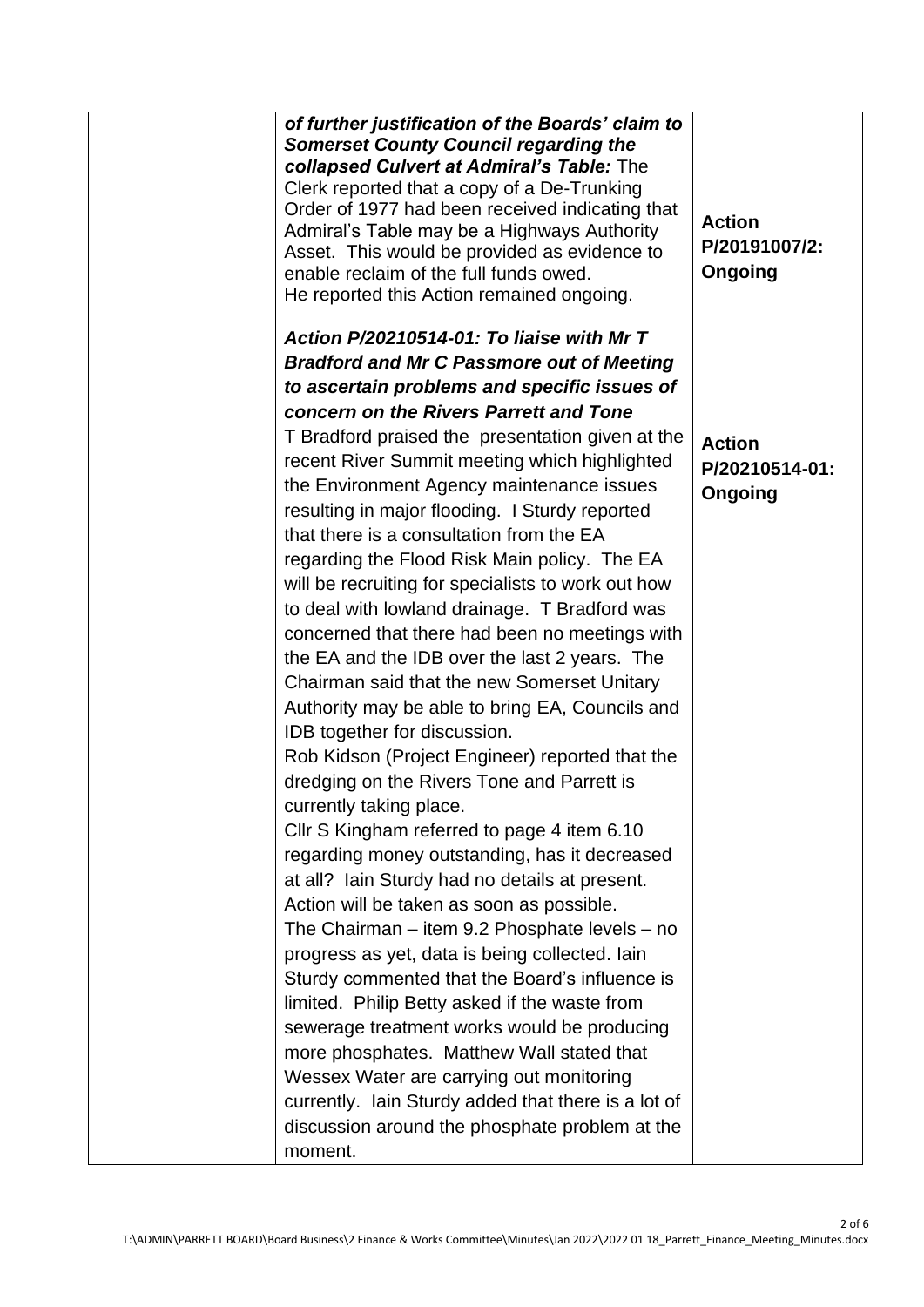| 6. Finance Report | <b>Quarterly Reconciliation of Bank Statements</b>                                                                                                                                                                                                                                                                                                                                                                                                                                                                                                                                                                                                                                                                  |  |
|-------------------|---------------------------------------------------------------------------------------------------------------------------------------------------------------------------------------------------------------------------------------------------------------------------------------------------------------------------------------------------------------------------------------------------------------------------------------------------------------------------------------------------------------------------------------------------------------------------------------------------------------------------------------------------------------------------------------------------------------------|--|
|                   | The Responsible Finance Officer (RFO), reported<br>that a full bank reconciliation by Officers had been<br>completed to end of December 2021.                                                                                                                                                                                                                                                                                                                                                                                                                                                                                                                                                                       |  |
|                   | The RFO referred to the fiancé report and<br>highlighted the report as follows:                                                                                                                                                                                                                                                                                                                                                                                                                                                                                                                                                                                                                                     |  |
|                   | Surplus at year end of £98,823 is made up of -                                                                                                                                                                                                                                                                                                                                                                                                                                                                                                                                                                                                                                                                      |  |
|                   | admin underspend of £1,723                                                                                                                                                                                                                                                                                                                                                                                                                                                                                                                                                                                                                                                                                          |  |
|                   | maintenance repairs/renewals underspend £28000                                                                                                                                                                                                                                                                                                                                                                                                                                                                                                                                                                                                                                                                      |  |
|                   | environmental underspend £15000                                                                                                                                                                                                                                                                                                                                                                                                                                                                                                                                                                                                                                                                                     |  |
|                   | schemes budget overspend £21,100,                                                                                                                                                                                                                                                                                                                                                                                                                                                                                                                                                                                                                                                                                   |  |
|                   | SRA total has no variance.                                                                                                                                                                                                                                                                                                                                                                                                                                                                                                                                                                                                                                                                                          |  |
|                   | income from sale of plant and machinery £                                                                                                                                                                                                                                                                                                                                                                                                                                                                                                                                                                                                                                                                           |  |
|                   | Without the sale of the assets the surplus would<br>have been just over £21,000.                                                                                                                                                                                                                                                                                                                                                                                                                                                                                                                                                                                                                                    |  |
|                   | The RFO has no concerns with budget at this time.                                                                                                                                                                                                                                                                                                                                                                                                                                                                                                                                                                                                                                                                   |  |
|                   | Stuart Kingham asked if there were any costs for IT<br>update. The IT costs are included within the<br>Consorrium budget and do not form part of the<br>Parrett budget. The PCs within the Consortium have<br>now been updated.                                                                                                                                                                                                                                                                                                                                                                                                                                                                                     |  |
|                   | Tony Bradford queried if the budget for the tree and<br>vegetation work was sufficient. Matthew Wall stated<br>that the budget had not been increased and the tree<br>work is being carried out on an hourly rate basis<br>whilst the routine maintenance was taking place.<br>Tony Bradford also queried the budget for the<br>invasive weed control. Phil Brewin had concerns<br>regarding the contractors rather than the budget.<br>Philip Betty commented that machinery should be<br>washed down between visits. Phil Brewin informed<br>the board that a new spraying system had been put<br>in place. It was agreed that Phil would bring a<br>proposal to the board after a discussion with<br>landowners. |  |
|                   | <b>Parrett Draft Budget</b>                                                                                                                                                                                                                                                                                                                                                                                                                                                                                                                                                                                                                                                                                         |  |
|                   | Proposed; Stuart Kingham, seconded: Tony<br>Bradford that the proposed budget is submitted<br>to the full board for approval. All in favour                                                                                                                                                                                                                                                                                                                                                                                                                                                                                                                                                                         |  |
|                   | Cllr Julie Pay asked whether the above figures<br>would be repeated at the full board meeting. Iain<br>Sturdy confirmed that as this committee had been<br>through the report line by line the it would be<br>proposed that the full board approve the budget.                                                                                                                                                                                                                                                                                                                                                                                                                                                      |  |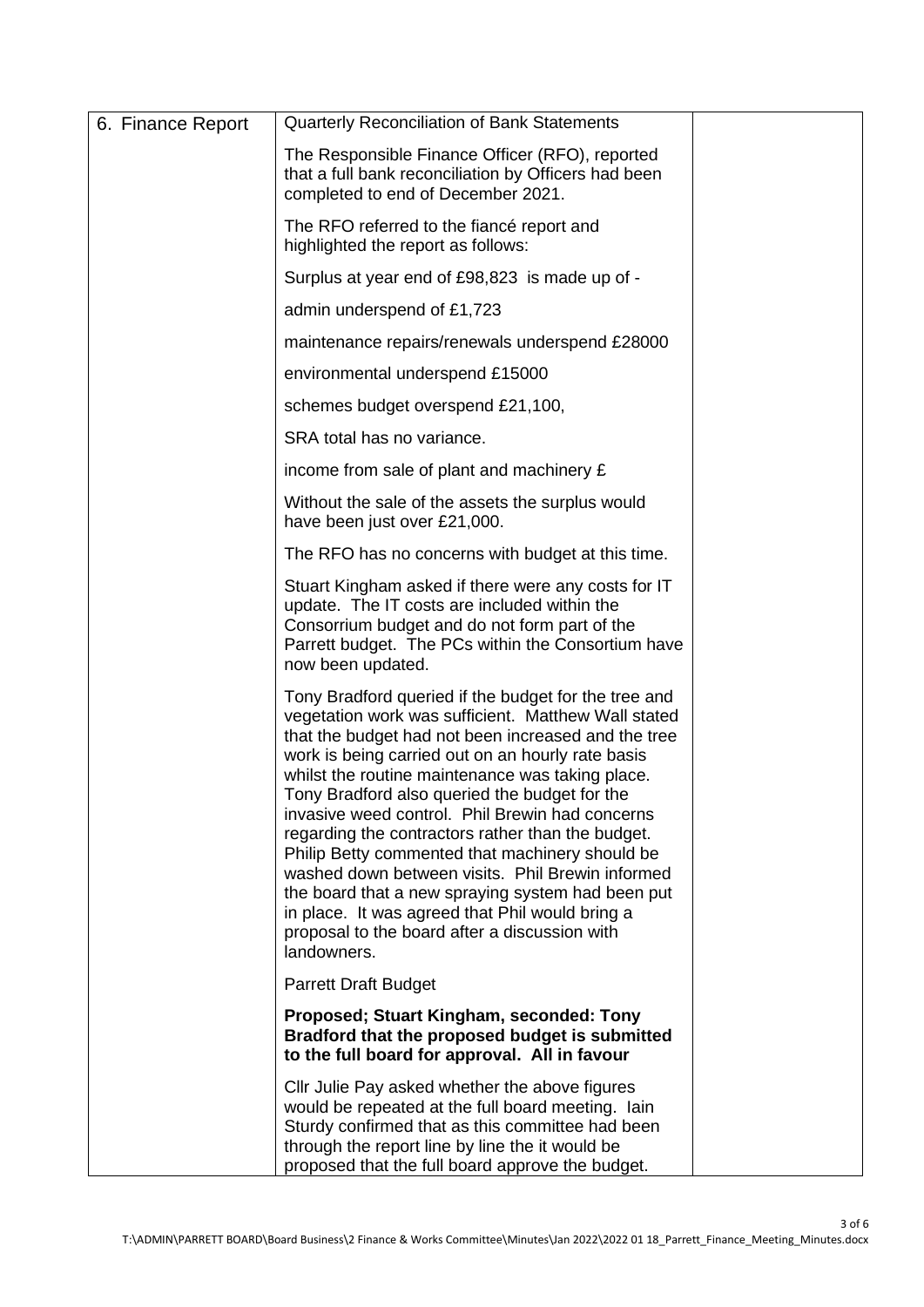|                                 | The RFO confirmed that the report would be<br>circulated to all members before the full board<br>meeting.                                                                                                                                                                                                                                                                                                                                     |  |
|---------------------------------|-----------------------------------------------------------------------------------------------------------------------------------------------------------------------------------------------------------------------------------------------------------------------------------------------------------------------------------------------------------------------------------------------------------------------------------------------|--|
|                                 | The Chairman thanked the RFO for all her hard work<br>and taking members through the report.                                                                                                                                                                                                                                                                                                                                                  |  |
| 7. Engineering &<br>Maintenance | Annual In-Year Maintenance & Engineering<br>Project update<br>Matthew Wall reported that all the routine<br>maintenance was going well and that tree works<br>would be starting very soon, depending on<br>ground conditions.                                                                                                                                                                                                                 |  |
|                                 | Spratt Plant Hire will cease trading at the end of<br>this financial year, Matthew proposes to re-<br>tender for the work in the spring, that would<br>have been carried out by them. Mainly the West<br>Sedgemoor, Butleigh and Upper Cary areas.<br>The re-tendering will follow the board's<br>procurement process.                                                                                                                        |  |
|                                 | Operations – Rob King updated the members as<br>???? Sluice has Health & Safety issues                                                                                                                                                                                                                                                                                                                                                        |  |
|                                 | Spill kit training is being carried out next week<br>Kingsdown maintenance will be at the end of<br>January                                                                                                                                                                                                                                                                                                                                   |  |
|                                 | Perrymoor Bank – being inspected after reports<br>of leaks                                                                                                                                                                                                                                                                                                                                                                                    |  |
|                                 | All the plant and machinery has now been sold<br>IDS reported that the schemes are as per the<br>sheet attached.                                                                                                                                                                                                                                                                                                                              |  |
|                                 | Rob Kidson reported that the dredging is a very<br>efficient mobilisation of machinery, working<br>every day and due to finish on 27 January. A<br>different vessel is being used this time, the Baldr<br>which has been developed with river work in<br>mind. A video has been produced. Tony<br>Bradford suggested that a report should be put<br>in the ADA Gazette as this coming winter<br>2022/23 will be the last time the dredging is |  |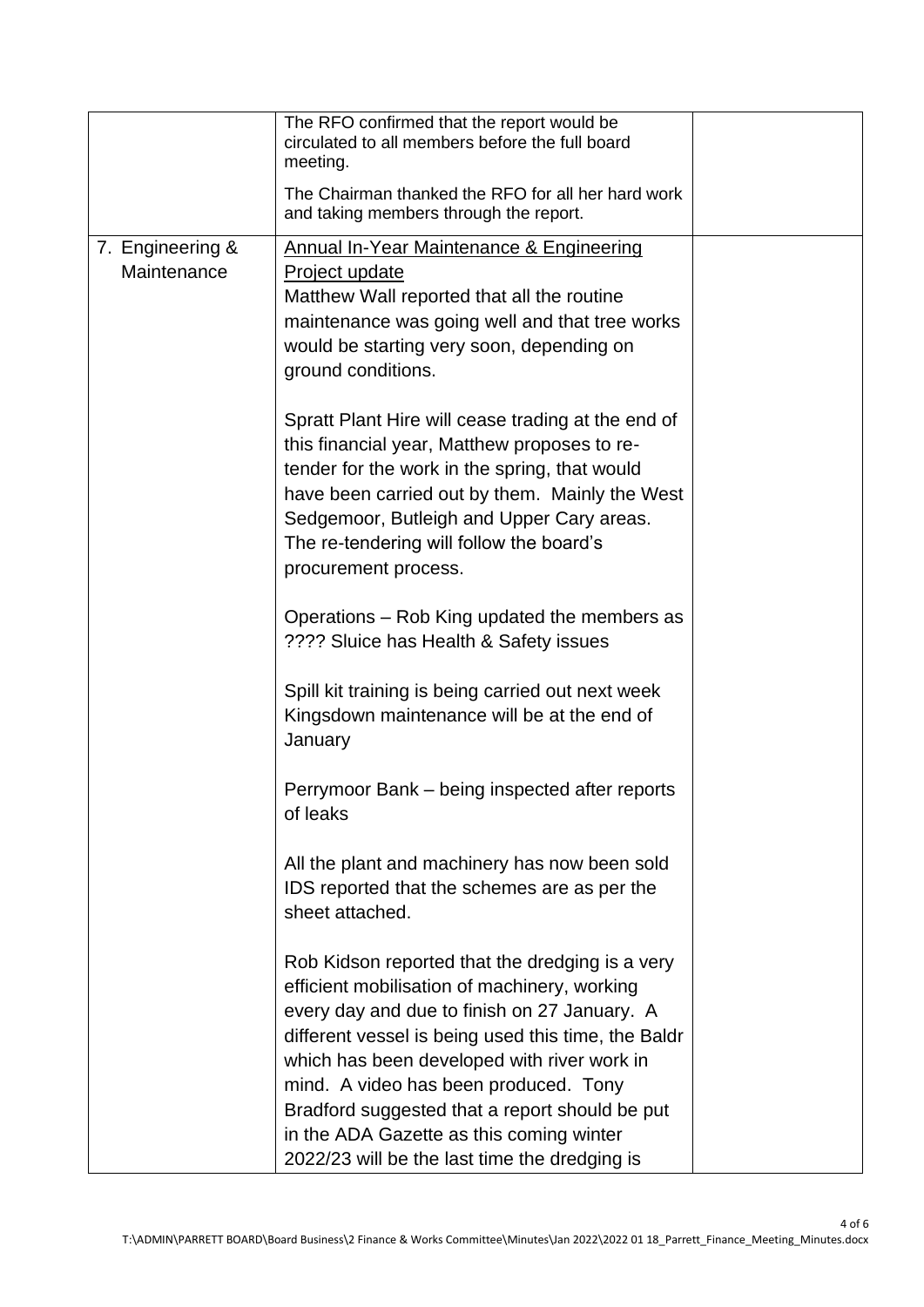|                  | carried out and it must be promoted for another  |  |
|------------------|--------------------------------------------------|--|
|                  | 5 years. Rob Kidson was asked to prepare a       |  |
|                  | presentation to take to the next SRA meeting to  |  |
|                  | bid for further funding for the next 5 years.    |  |
|                  | <b>ACTION ??</b>                                 |  |
|                  | Phil Brewin asked for a paragraph to be          |  |
|                  | included in the report regarding the invasive    |  |
|                  | species issue. Any future bid for funding needs  |  |
|                  | to consider allocation for a project manager and |  |
|                  | also now as we are at the end of the 5 year      |  |
|                  | permit for the environmental impact more work    |  |
|                  | may need to be carried out to extend the permit. |  |
| 8. Risk Review   | Taken as read with the following points to note  |  |
|                  | 1. Single knowledge - still very high            |  |
|                  | 2. Extended absence – very high and needs        |  |
|                  | work                                             |  |
|                  | 3. Red/White diesel – higher than before         |  |
|                  | 4. Machinery - now sold                          |  |
|                  | This is the current position                     |  |
| 9. Any Other     | None                                             |  |
| <b>Business</b>  |                                                  |  |
| 10. Date of Next | 10.1. 1 February 2022 Full Board                 |  |
| Meeting          |                                                  |  |
|                  | 10.2. There being no other business, Members     |  |
|                  | and Officers were thanked for their attendance,  |  |
|                  | and the meeting was closed at 16.10.             |  |
|                  |                                                  |  |

## Annex:

A. Parrett F&W Meeting – Table of Outstanding Actions

CHAIRMAN…......................................................DATE ……………………………………..